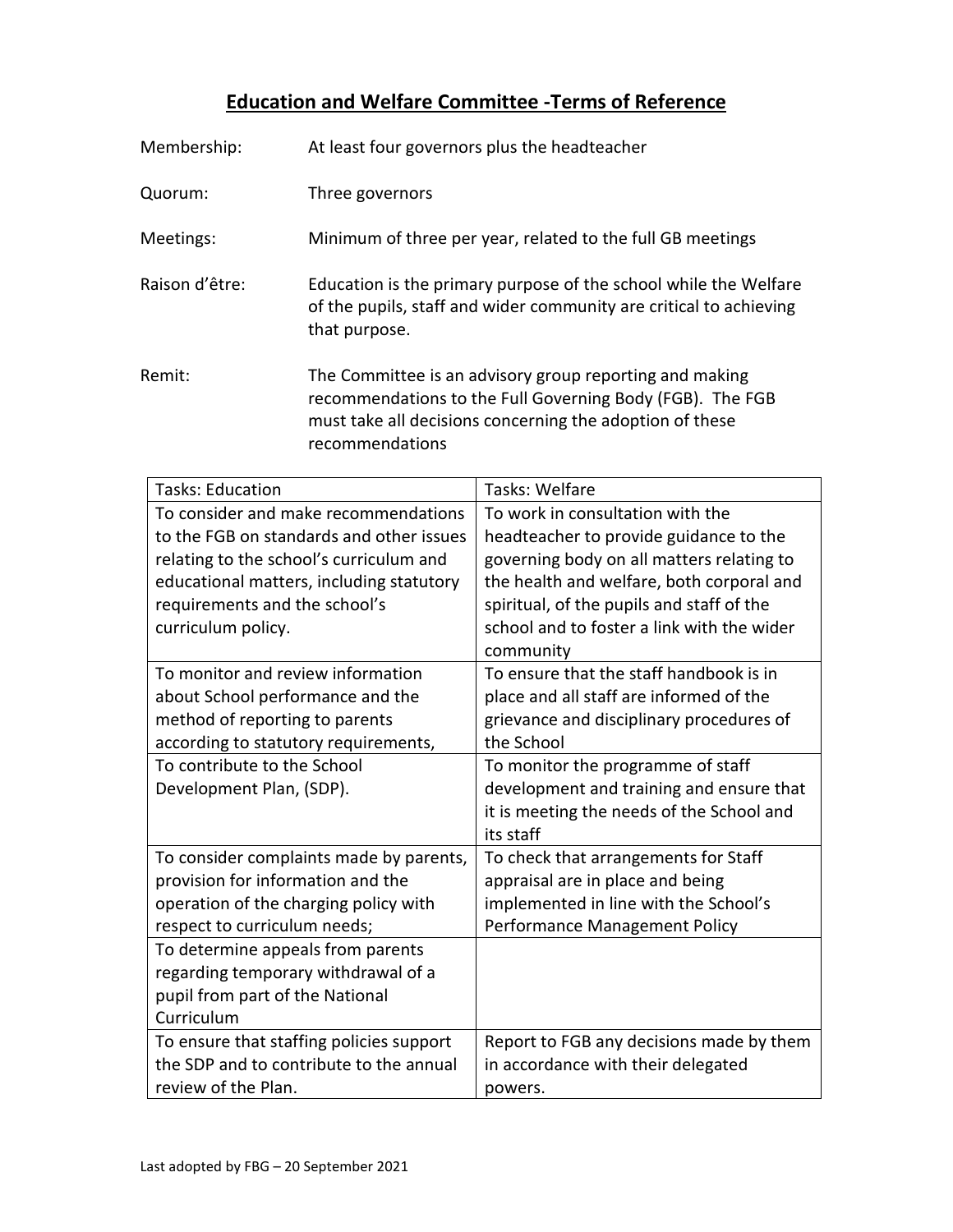Policies:

| Policy                                   | Date Reviewed | <b>Next Review</b> | Reviewed      |
|------------------------------------------|---------------|--------------------|---------------|
| <b>Sex &amp; Relationship Education</b>  | Autumn 2019   | Autumn 2022        | 3 yrs         |
| (Jigsaw PHSE)                            |               |                    |               |
| <b>Special Education Needs</b>           | Autumn 2020   | Autumn 2021        | Annual        |
| <b>Behaviour</b>                         | Autumn 2020   | Autumn 2022        | 2 yrs         |
| <b>Child Protection</b>                  | Autumn 2020   | Autumn 2021        | <b>Annual</b> |
| <b>Supporting Pupils with a medical</b>  | Autumn 2020   | Autumn 2023        | 3 yrs         |
| condition                                |               |                    |               |
| Curriculum                               | Autumn 2014   | Spring 2019        | 3 yrs         |
| Home School Agreement                    |               | Summer 2019        | 3 yrs         |
| Marking & Feedback                       | Autumn 2017   | Spring 2021        | 3 yrs         |
| Whistleblowing                           | Spring 2018   | Spring 2021        | 3 yrs         |
| <b>Separated Families</b>                | Spring 2018   | Spring 2021        | 3 yrs         |
| Managing Allegations against Staff       | Spring 2018   | Spring 2021        | 3 yrs         |
| Anti Bullying                            | Spring 2018   | Summer 2021        | 3 yrs         |
| <b>Parental Complaints</b>               | Spring 2018   | Summer 2021        | 3 yrs         |
| <b>Looked After Pupils</b>               | Autumn 2018   | Summer 2021        | 3 yrs         |
| <b>Sickness Absence</b>                  | Autumn 2018   | Spring 2022        | 3 yrs         |
| Spiritual Moral & Cultural               | Spring 2019   | Spring 2022        | 3 yrs         |
| <b>Collective Worship</b>                | Spring 2019   | Spring 2022        | 3 yrs         |
| <b>Religious Education</b>               | Spring 2019   | Summer 2022        | 3 yrs         |
| <b>Staff Discipline &amp; Capability</b> | Spring 2018   | Summer 2022        | 3 yrs         |
| Performance Management                   | Autumn 2019   | Autumn 2022        | 3 yrs         |
| <b>Vexatious Complaints</b>              | Autumn 2019   | Autumn 2022        | 3 yrs         |
| Attendance                               | Spring 2020   | Summer 2023        | 3 yrs         |
| <b>Equality &amp; Diversity</b>          | Summer 2020   | Summer 2023        | 3 yrs         |
| <b>Governor Allowances</b>               | Summer 2020   | Summer 2023        | 3 yrs         |
| <b>Staff Code of Conduct</b>             | Autumn 2020   | Summer 2023        | 3 yrs         |

## **Statutory Policies** are listed in **bold**.

Lead Governors: Chair of Education and Welfare Committee SEN Designated Safeguarding Governor